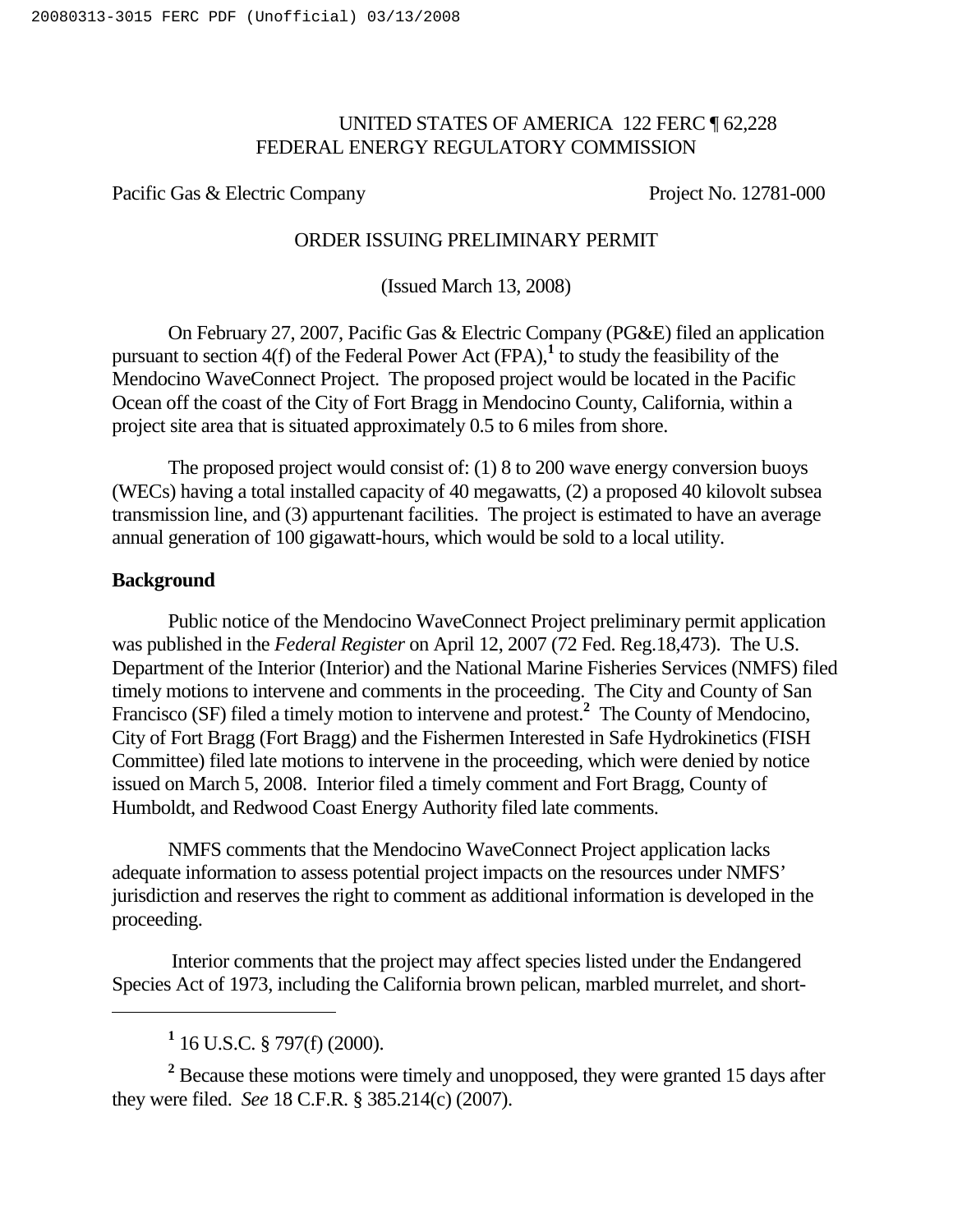tailed albatross, western snowy plover, Howell's spineflower, and Menzie's wallflower. In a separate filing, the Interior notes that the notice of application does not provide adequate information to assess potential impacts of the proposed project on fish and wildlife resources. Moreover, the Interior encourages that the Commission employ the term "hydrokinetic" for the variety of wave, current and instream new hydropower technologies. The Interior also states its support of the Commission's adoption of the strict scrutiny approach to review of preliminary permits, and suggests that strict scrutiny should also apply retroactively to preliminary permits issued prior to the Notice of Inquiry and Interim Statement of Policy. Lastly, the Interior recommends that the strict scrutiny approach include requirements for public outreach, agency consultation, and development of study plans.

#### **Site-Banking**

San Francisco comments that it generally supports the development of energy from waves, tides, and ocean currents but advocates that the Commission cease issuing preliminary permits while it is deciding on a standard of review of applications for preliminary permits for new hydrokinetic projects. San Francisco expresses concerns about site-banking by illprepared applicants with ill-conceived applications and its effect on the Commission's resources to review hydrokinetic projects. With regard to PG&E's project in particular, San Francisco does not point to any deficiencies or problems with the application.

In response, PG&E filed an answer in its proceeding, commenting that the Commission should continue to issue preliminary permits because it would lead to earlier commercial development of necessary hydropower generation. It argues that San Francisco's proposal would potentially stifle a burgeoning industry.

The Board of Supervisors of the County of Humboldt and the Redwood Coast Energy Authority filed separate late comments which support PG&E's permit application and renewable energy in general, and intimate that San Francisco has a tenuous interest in the project due to its distance from the proposed project. They also reject San Francisco's sitebanking concerns, which they believe would only be a problem involving small and unproven applicants, and not companies with capabilities like PG&E.

The Commission believes that the application of the strict scrutiny standard of review for preliminary permits, as discussed in the Interim Statement of Policy,**<sup>3</sup>** will protect against site-banking and ensure that holders of preliminary permits either diligently pursue potential projects or have their permits revoked.

### **Discussion**

**<sup>3</sup>** *Preliminary Permits for Wave, Current, and Instream New Technology Hydropower Projects*, Notice of Inquiry and Interim Statement of Policy, 118 FERC ¶ 61,112 (2007).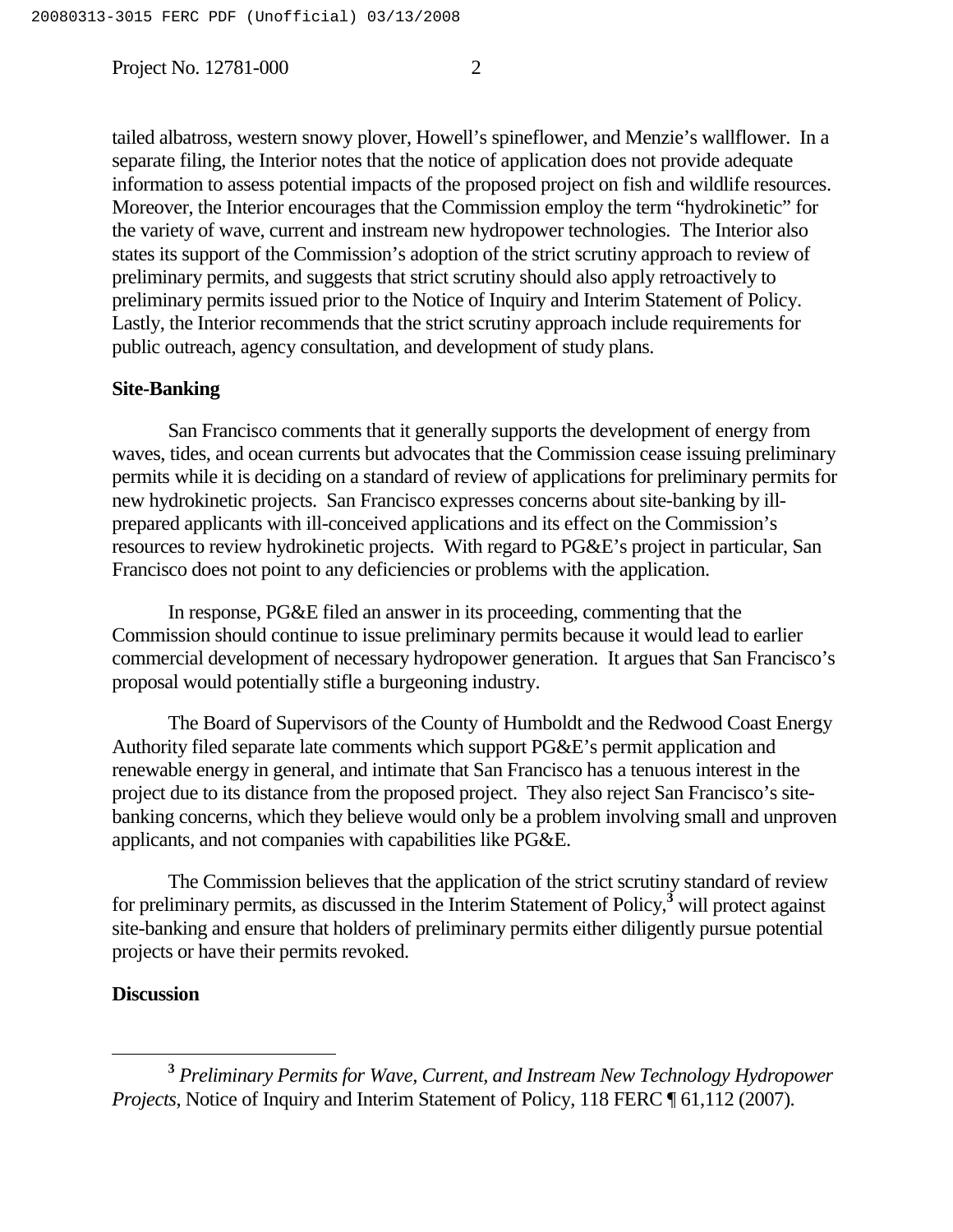Section 4(f) of the FPA authorizes the Commission to issue preliminary permits for the purpose of enabling prospective applicants for a hydropower license to secure the data and perform the acts required by FPA section 9,<sup>4</sup> which in turn sets forth the material that must accompany an application for license. The purpose of a preliminary permit is to preserve the right of the permit holder to have the first priority in applying for a license for the project that is being studied.**<sup>5</sup>** Because a permit is issued only to allow the permit holder to investigate the feasibility of a project while the permittee conducts investigations and secures necessary data to determine the feasibility of the proposed project and to prepare a license application, it grants no land-disturbing or other property rights.**<sup>6</sup>** Placement of test devices is not authorized by the issuance of a permit pursuant to the FPA; however, such activities would be subject to other federal and state laws.

On February 15, 2007, the Commission issued a notice of inquiry seeking comments on how it should treat applications for preliminary permits to study hydropower projects involving proposals to utilize wave, current, and instream new technology methods. **<sup>7</sup>** In the notice of inquiry, the Commission poses three possible alternatives and states that, pending the outcome of the notice of inquiry proceeding, it is adopting in the interim a "strict scrutiny" approach. Under that approach, the Commission will process new technology preliminary permit applications with a view toward limiting the boundaries of the permits, to prevent sitebanking and to promote competition. Further, to ensure that permit holders are actively pursuing project exploration, the Commission will carefully scrutinize the reports that permit holders are required to file on a semi-annual basis,<sup>8</sup> and would, where sufficient progress was not shown, consider canceling the permit. Stricter scrutiny could entail requirements such as reports on public outreach and agency consultation, development of study plans, and

**<sup>4</sup>** 16 U.S.C. § 802 (2000).

**<sup>5</sup>** *See, e.g., Mt. Hope Waterpower Project LLP*, 116 FERC ¶ 61,232 at P 4 (2006) ("The purpose of a preliminary permit is to encourage hydroelectric development by affording its holder priority of application (i.e., guaranteed first-to-file status) with respect to the filing of development applications for the affected site.")

**<sup>6</sup>** Thus, a permit holder can only enter lands it does not own with the permission of the landholder, and is required to obtain whatever environmental permits federal, state, and local authorities may require before conducting any studies. *See, e.g., Three Mile Falls Hydro, LLC*, 102 FERC ¶ 61,301 at P 6 (2003); *see also Town of Summersville, W.Va. v. FERC,* 780 F.2d 1034 (D.C. Cir. 1986) (discussing nature of preliminary permits). For this reason, issuance of this preliminary permit is not a major federal action significantly affecting the quality of the human environment.

**<sup>7</sup>** *See* Interim Statement of Policy, *supra* note 3.

**<sup>8</sup>** As a standard condition in all preliminary permits, the Commission requires the permit holder to file progress reports every six months.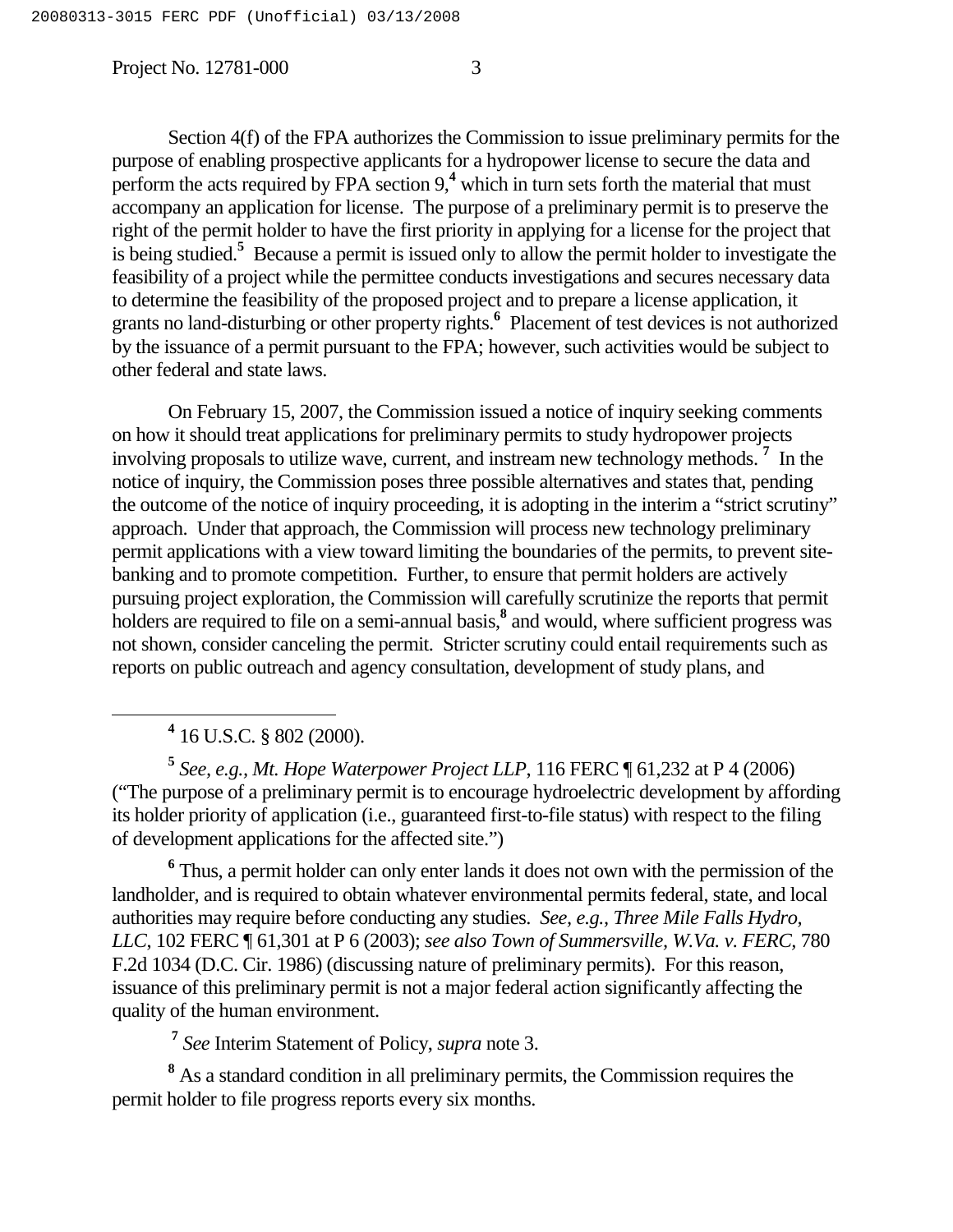deadlines for filing a Notice of Intent to file a license application and a Pre-Application Document.

During the course of the permit, the Commission expects that the permittee will carry out prefiling consultation and study development leading to the possible development of a license application. The prefiling process begins with preparation of a Notice of Intent (NOI) and Pre-Application Document (PAD) pursuant to Sections 5.5 and 5.6 of the Commission's Regulations.<sup>9</sup> The permittee must use the Integrated Licensing Process unless the Commission grants a request to use an alternative process (Alternative or Traditional Licensing Process). Such a request must accompany the NOI and PAD and set forth specific information justifying the request.**<sup>10</sup>** Should the permittee file a development application, notice of the application will be published, and interested persons and agencies will have an opportunity to intervene and to present their views concerning the project and the effects of its construction and operation.

This permit includes conditions to closely monitor the progress of the permittee's activities. In addition to the six-month progress reports required of permittees, this permit will also require the permittee to file, within 45 days of the issuance date, a schedule of activities to be carried out under the permit and target dates for completion of these activities. At a minimum, this should include the filing of the NOI and PAD within one year of permit issuance, along with any request to use the traditional or alternative licensing process, or an NOI and Draft Application within two years of the permit issuance for a request for necessary waivers to pursue hydrokinetic pilot project licensing procedures. The PAD must also include the time frame for consulting with federal, state, and local agencies, tribes, non-governmental organizations, and any other interested entities; and a preliminary list of issues identified and necessary studies related to these issues. If the periodic progress reports required by Article 4 of this permit do not show significant progress, or if the permittee fails to comply with any other conditions, the permit may be cancelled.

A preliminary permit is not transferable. The named permittee is the only party entitled to the priority of the application for license afforded by this preliminary permit. In order to invoke permit-based priority in any subsequent licensing competition, the named permittee must file an application for license as the sole applicant, thereby evidencing its intent to be the sole licensee and to hold all proprietary rights necessary to construct, operate, and maintain the proposed project. If other parties intend to hold any proprietary rights necessary for the construction, operation, and maintenance of the proposed project during the term of an issued license, they must be included as joint applicants in any license application that will be filed with the Commission. In such an instance, where parties other than the

**<sup>9</sup>** 18 C.F.R. §§ 5.5 and 5.6 (2007).

**<sup>10</sup>** *See id.* § 5.3.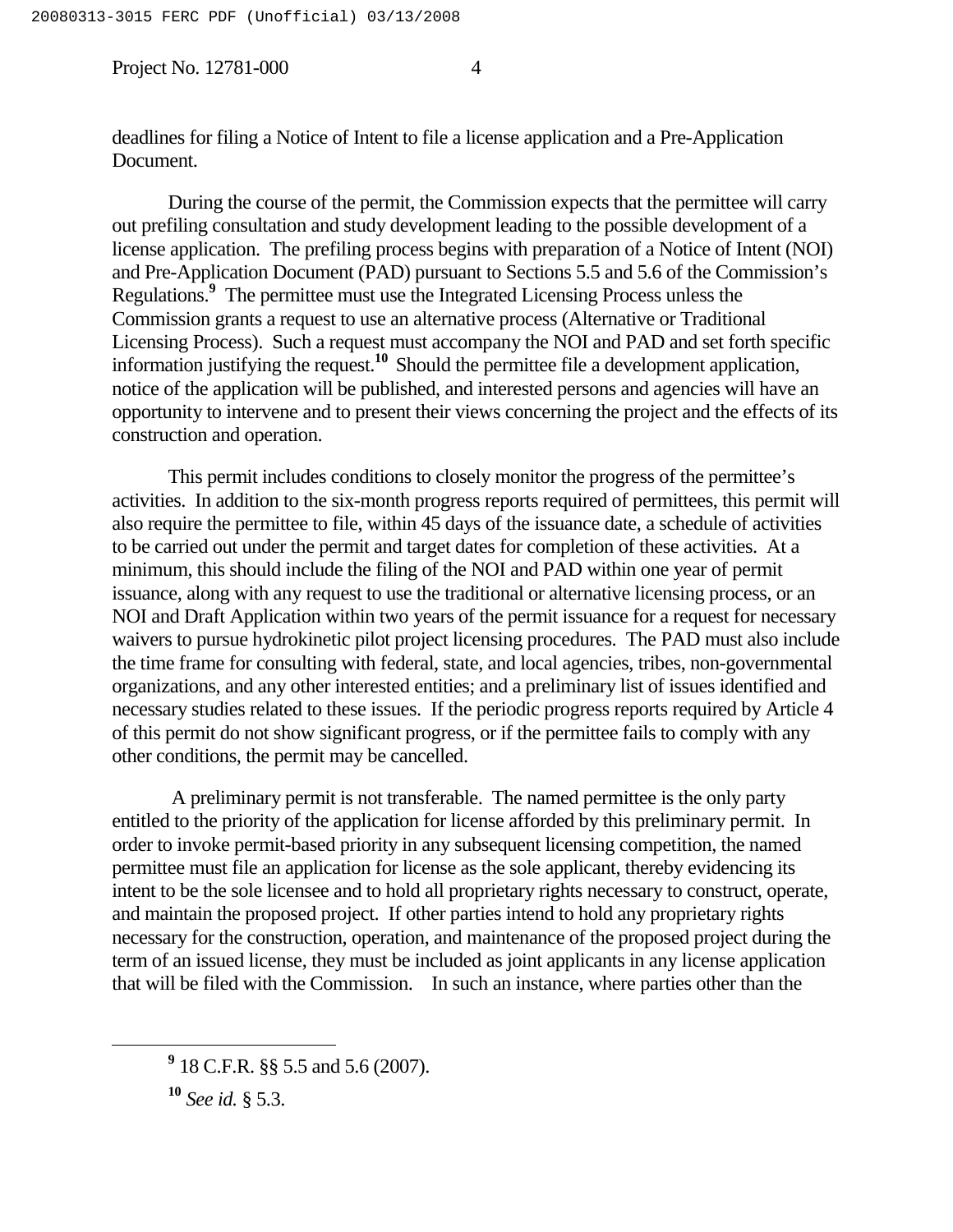permittee are added as joint applicants for license, the joint application will not be eligible for any permit-based priority.**<sup>11</sup>**

# The Director orders:

(A) A preliminary permit is issued for this project to the Pacific Gas & Electric Company, for a period effective the first day of the month in which this permit is issued, and ending either 36 months from the effective date or on the date that a development application submitted by the permittee has been accepted for filing, whichever occurs first.

(B) This preliminary permit is subject to the terms and conditions of Part I of the Federal Power Act and related regulations. The permit is also subject to Articles 1 through 4, set forth in the attached standard form P-1.

(C) The permittee, in addition to the six-month progress reports required under Article 4, shall file the following:

Within 45 days of the issuance date of the permit, a schedule of activities proposed by the permittee during the three-year permit term, leading to the filing of a development application. At a minimum, this shall include filing, within one year of the date of this permit, a notice of intent to file a license application (NOI) and pre-application document (PAD), accompanied by, if desired, a request to use the Traditional Licensing Process or Alternative Licensing Process, or the filing of an NOI and Draft Application no later than two years from permit issuance for development of a pilot project license application. The PAD shall include a time frame for consulting with federal, state, and local agencies, tribes, non-governmental organizations, and any other interested entities; and for developing and filing a preliminary list of issues identified and studies related to these issues needed to develop a license application.

**<sup>11</sup>** *See City of Fayetteville*, 16 FERC ¶ 61,209 (1981).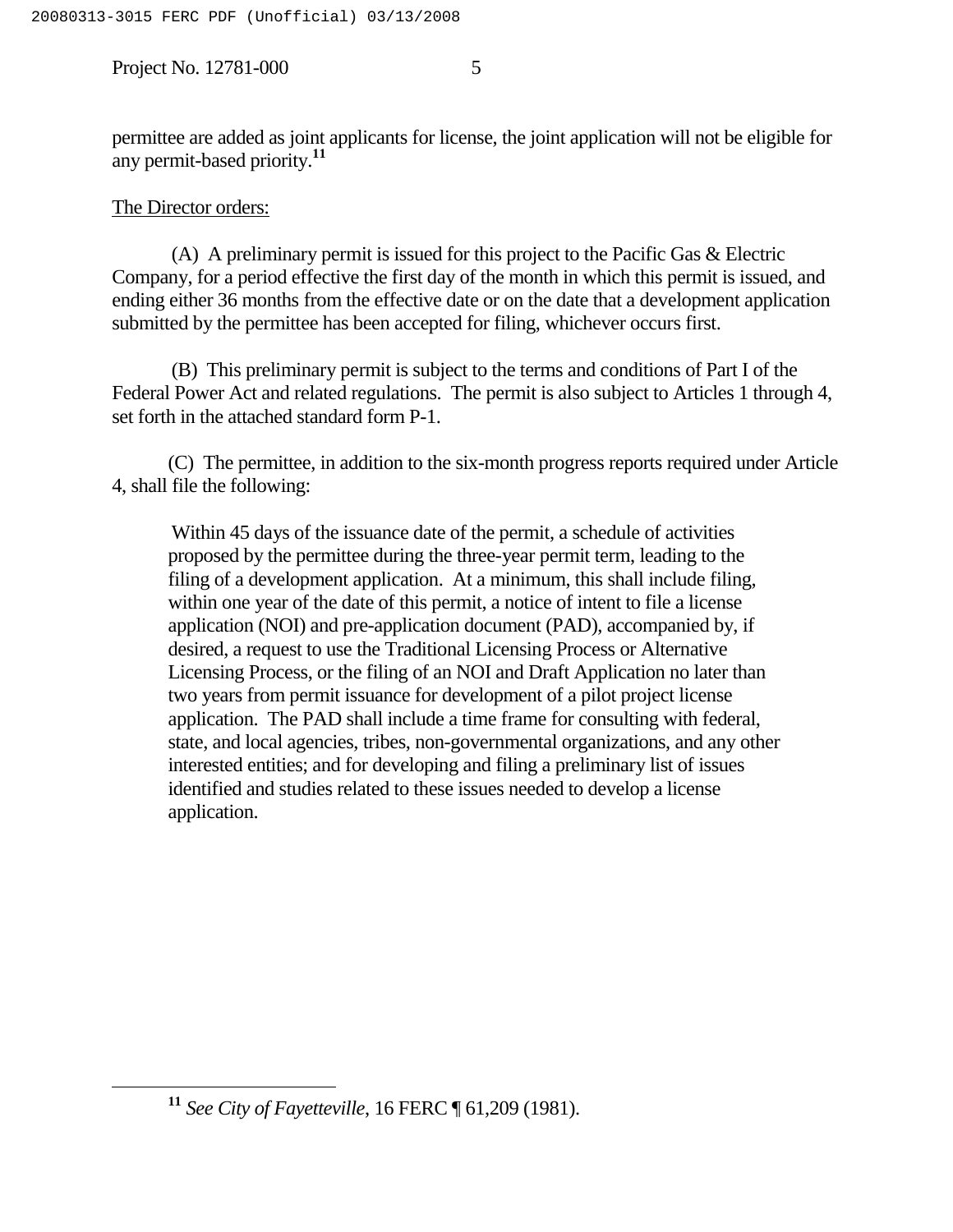(D) This order is issued under authority delegated to the Director and constitutes final agency action. Requests for rehearing by the Commission may be filed within 30 days from the date of issuance of this order, pursuant to 18 C.F.R. § 385.713 (2007).

> William Guey-Lee Chief, Engineering and Jurisdiction Branch Division of Hydropower Administration and Compliance